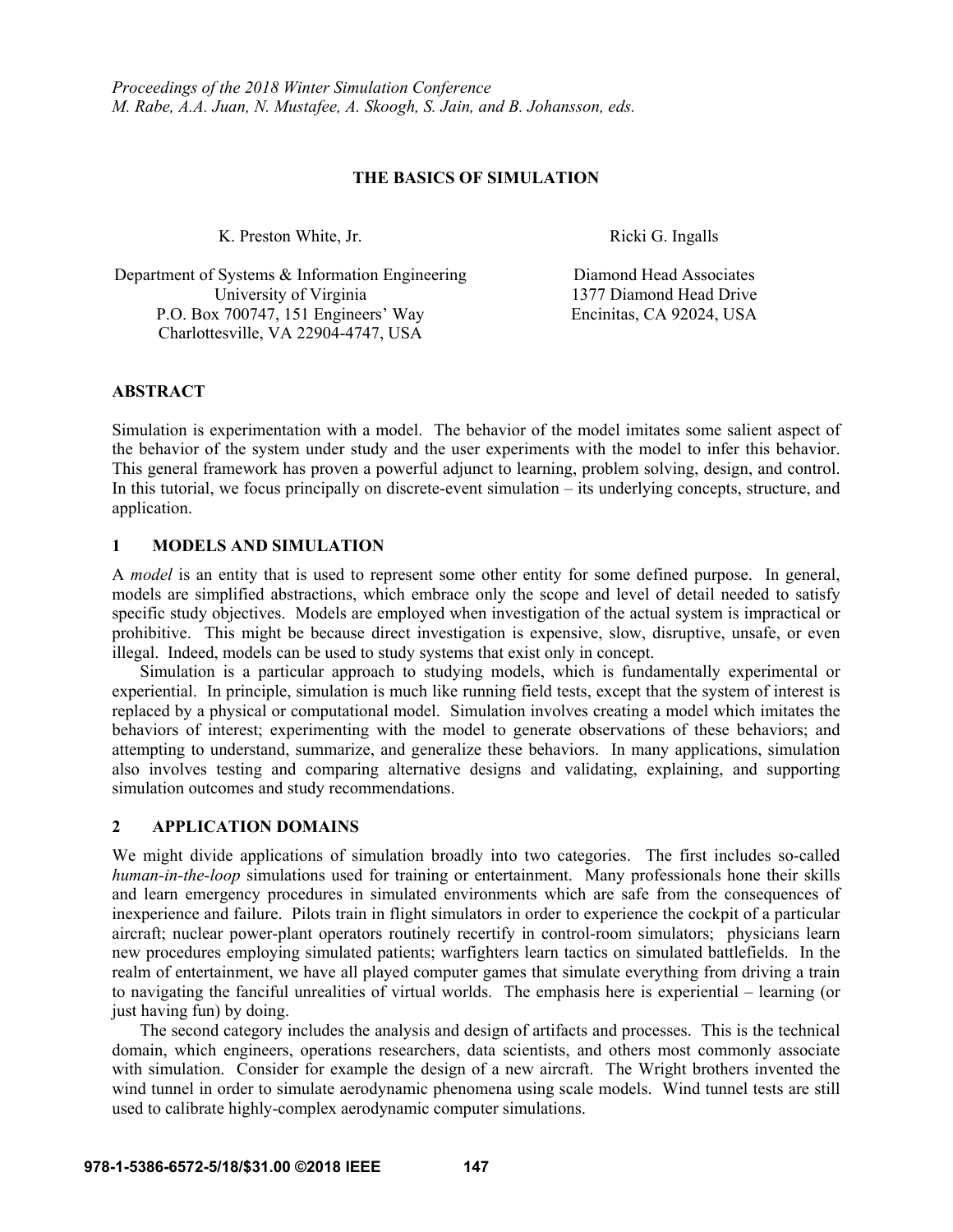Simulation stands in contrast to analytical approaches to the solution of models. In an analytical approach, the model is expressed as a set of equations that describe how the system state changes over time. We solve these equations using standard mathematical methods – algebra and calculus – to determine the distribution of the state at any particular time. The result is a general, closed-form solution, which gives the state at any time as a function of the initial state, the input, and the model parameters. When models can be solved analytically this is always the preferred approach. However, for complex systems this is almost never the case.

Simulations also may be categorized according to their implementation strategy. Continuous system simulation, Monte Carlo simulation, discrete-event simulation (DES), hybrid simulation, and agent-based simulation all have their particular implementation strategies. In this tutorial we restrict our focus to DES, while inviting readers to explore the many other strategies referenced at this conference. Throughout this paper, we will be referencing ideas and thoughts from Shannon (1975), Ingalls and Eckersley (1992), Ingalls (1998), Ingalls and Kasales (1999), White (2007), White and Ingalls (2009; 2015), Banks et al. (2010), Nelson (2013), Law (2015), and Kelton et al. (2015).

# **3 CALL CENTER EXAMPLE**

In order to illustrate the concepts developed in the remainder of this paper, we will refer to a simple example – the processing of phone calls at an inbound call center for a major retailer of home electronics products. To keep it simple, we limit the scope and ignore the details and complexities of actual callcenter operations (For an industrial-strength treatment, see, for example, Chung and White 2008). In this and the following sections, we follow the presentation of ideas developed by White and Ingalls (2009, 2015).

The process logic for this simulation model is shown in Figure 1. Arriving calls first connect to a telephone switch. If the number of calls currently on hold is greater than ten, the caller receives a busy signal and immediately hangs up. Otherwise, the call is delivered to an automated interactive voice response (IVR) unit. The caller is asked to "dial one for car-stereo products; dial two for all other products"; and the call is routed accordingly. The call then waits in the appropriate queue (listening to classic rock) until the first sales representative servicing the identified product type becomes available. Finally, the call is processed and the caller hangs up. For midday peak periods during the upcoming Christmas season, the call-center manager would like to know the minimum number of each type of sales representative needed to insure that (i) fewer than 2% of call waiting times for either product are greater than 1 min and (ii) fewer than 3% of all incoming calls are refused at the switch.

# **4 DISCRETE-EVENT SIMULATION STRUCTURE**

Although there are various paradigms for discrete-event simulation, a basic structure has evolved that is used by many (but certainly not all) simulation software packages. In this section, we describe the basic structural components of what is called *process-oriented* DES.

## **4.1 Inputs, Outputs, and State**

Events in the environment which act on a system are called the *inputs* to the system. These inputs cause changes in the internal condition of the system, called the system *state*. The *outputs* of the system are those measured quantities that can be derived from the system state and which we need to know in order to answer the questions posed for the simulation study. In other words, the inputs cause changes in the system state and these are reflected by changes in the output.

# **4.2 Entities and Attributes**

In a process-oriented discrete-event simulation, inputs are realized by the arrival of dynamic *entities*. These entities flow through the system and are the structural elements which effect the changes in the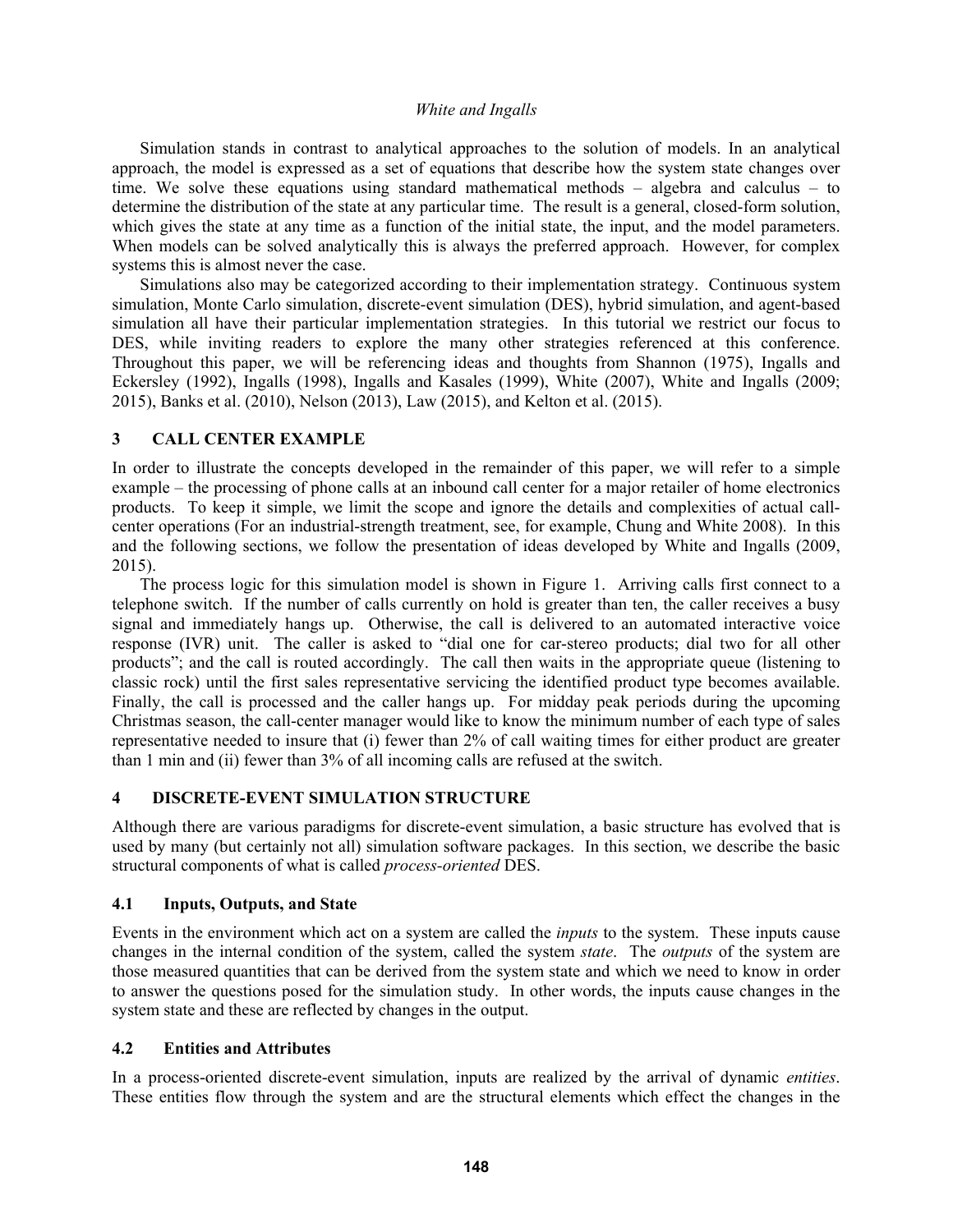*system state variables*. Without entities, nothing would happen. Indeed, one stopping condition for a simulation run is when there are no active entities in the system.



Figure 1: Call center example logic flow.

In our example, the entities are telephone calls – customers seeking information and perhaps wanting to place an order for a product. The state of the system at any point in time can be defined by three state variables – the number of calls in process on the IVR unit and the number of calls of each type in process or waiting for service. Obviously, the state changes every time a call of either type arrives or departs one of the processing units. While for convenience we will monitor a large number of variables during the simulation (the system *image*), in principle each of these variables can be derived if we know the inputs to the system and the system state at all points in time during the simulation run.

Entities have *attributes*–characteristics of a given entity the values of which are specific to that entity. Attributes are critical to understanding the performance and function of entities in the simulation. In our example, each entity has three attributes. The first (Product\_Type) is the class of product requested by the caller. We need this attribute in order to determine the routing of the call through the system. The second (Start Time) is the time that the entity arrives and either receives a busy signal or joins the appropriate queue to begin waiting for service. The third (Begin Wait) is the time the call leaves the IVR unit and joins one of the queues. We need these two attributes in order to determine the system time and the duration of waiting time for each entity.

In more complex simulations, there can be many different entity types. These can represent transactions (as in our example), physical objects, people, information – anything that can cause a state change. Indeed, artificial entities are used to implement control logic (such as the time the simulation ends) in the model.

## **4.3 Resources**

*Resources* represent anything in a simulation that has a constrained capacity. Resources are time-shared by entities, entities must queue for busy resources (or be diverted elsewhere), and entities typically are delayed after these have seized a resource and begin processing. Common examples of resources include workers, machines, nodes in a communication network, and traffic intersections.

In our example, we have two resources, each representing the sales force for a given product type. The study question is to determine the capacity of each of these resources needed to satisfy the manager's operating policy objectives. Note that, since we assume that there is nothing individuating about the sales representatives, we represent each pool of representatives as a single resource with the potential capacity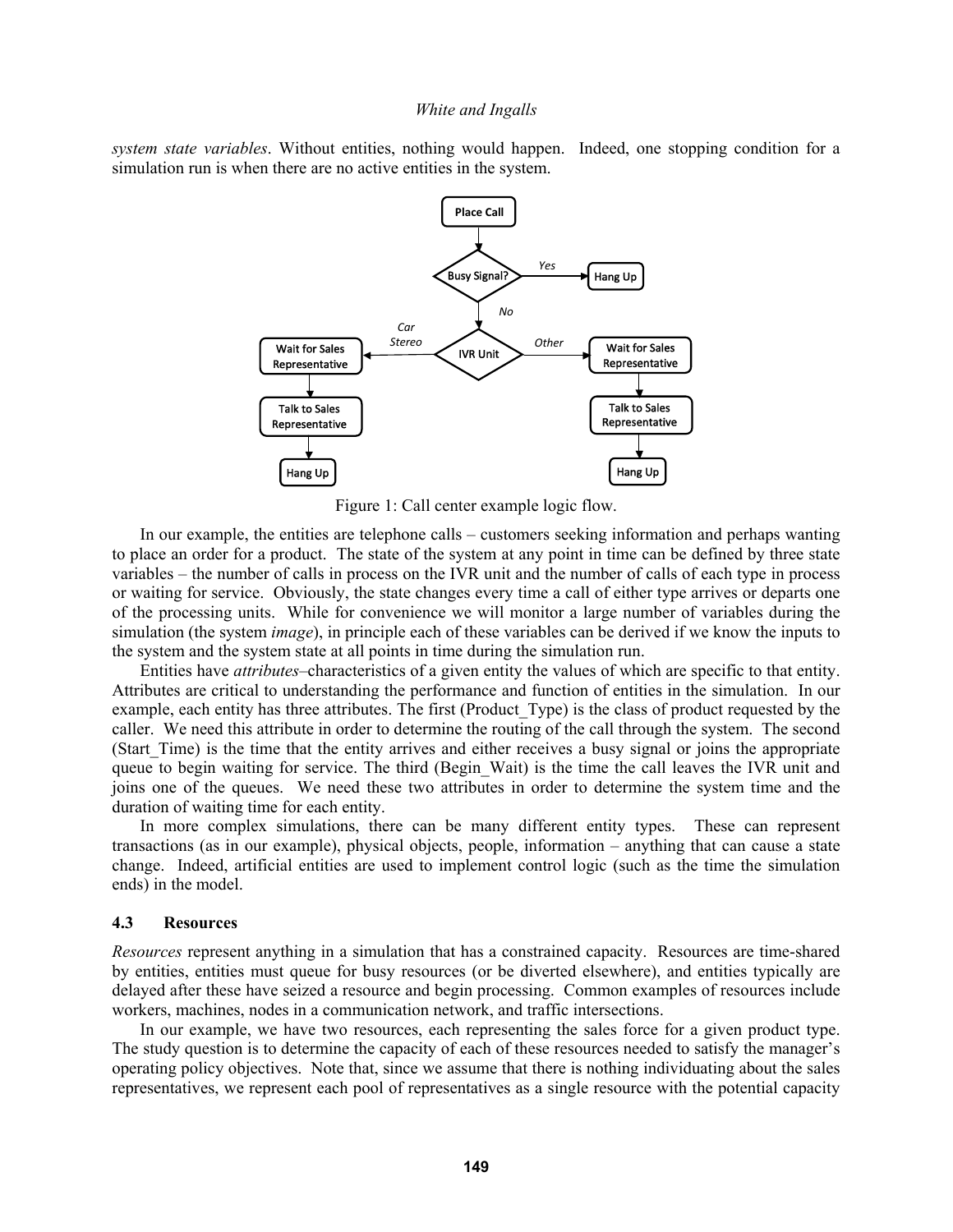to process multiple calls simultaneously. This assumption easily could be relaxed by modeling each pool as a *set* of individuated resources with different processing capabilities.

Note also that after a call is processed, the caller hangs up and the resource is free to process any call waiting in the corresponding pool. Therefore, all of the time an entity is control of a unit of this resource capacity is productive. This need not be the case in general, if an entity is blocked from releasing the resource by some downstream condition. For this reason, it is common to account for both the productive and unproductive time that a resource is held.

Note finally that in our example, we assume that the switch acts instantaneously. Therefore, there is no need to model the switch as a resource – it is a logical activity. We also assume that the IVR unit has sufficient capacity to handle as many calls as it receives simultaneously. We need to account for the delay time associated with the IVR processing, but do not need to model the IVR as a resource. The IVR is a pure delay activity.

Very complex resources can be modeled in a simulation. In a manufacturing simulation, for example, conveyors are a complex resource type that many simulation packages offer. Also, transportation options such as trucks are offered as resources. A third complex resource is a vat or container that has a (continuous) flow of material both in an out of the resource. Depending on the target market of the simulation package, many complex resources are available to use.

## **4.4 Activities and Events**

*Activities* are processes and logic in the simulation. *Events* are conditions that occur at a point in time, which cause a change in the state of the system. An entity interacts with activities to create events. There are three major types of activities in a simulation: *delays, queues, and logic*.

A *delay* activity occurs when the flow of an entity is suspended for a *definite* period of time. In our example, there are two delays, each occurring while a given type of call receives service from the corresponding type of sales representative. In general, the length of time for a delay is either constant or is randomly generated. At the point that the entity starts the delay, an event occurs. This event puts the entity on a list called the *calendar* (which we will get to later). If the delay is for *d* time units, then the entity is scheduled to complete the delay *d* time units after the current time of the simulation. At that time, the delay expires and another event is generated.

A *queues* activity occurs when the flow of an entity is suspended for an *unspecified* period of time. Entities can be waiting for *resources* (which we also will get to later) to become available or for a given system condition to occur. *Queues* are most commonly used for waiting in line for a resource or storing material that will be taken out of the queue when the right conditions exist. In our example, there are two queues, each occurring while a given type of call waits for service from the corresponding type of sales representative (because all of these representatives are currently busy serving other calls). Both of these queues contain entities waiting for *resources* to become available.

*Logic* activities simply allow the entity to effect the state of the system through the manipulation of state variables or decision logic. The first of several logic activities in our example is the decision whether or not to accept an arriving call into the system. This decision is determined based on the total number of entities currently waiting in queue for service.

#### **4.5 Global Variables**

If you are a programmer, then the idea of having *global variables* is nothing new. The values of a *global variable* are available to the entire simulation at all times and can track just about anything of interest. In our model we have eight global variables. One variable helps to configure the problem. This is the limit on the number of calls on hold permissible (Max\_On\_Hold). While this value is given as ten in the problem statement, changing this value would permit us to explore the effect of this policy decision. This limit is not really a hard constraint on operations, because the trunk line can accommodate vastly more than ten waiting calls. Two variables are needed in the model logic. These are the number of calls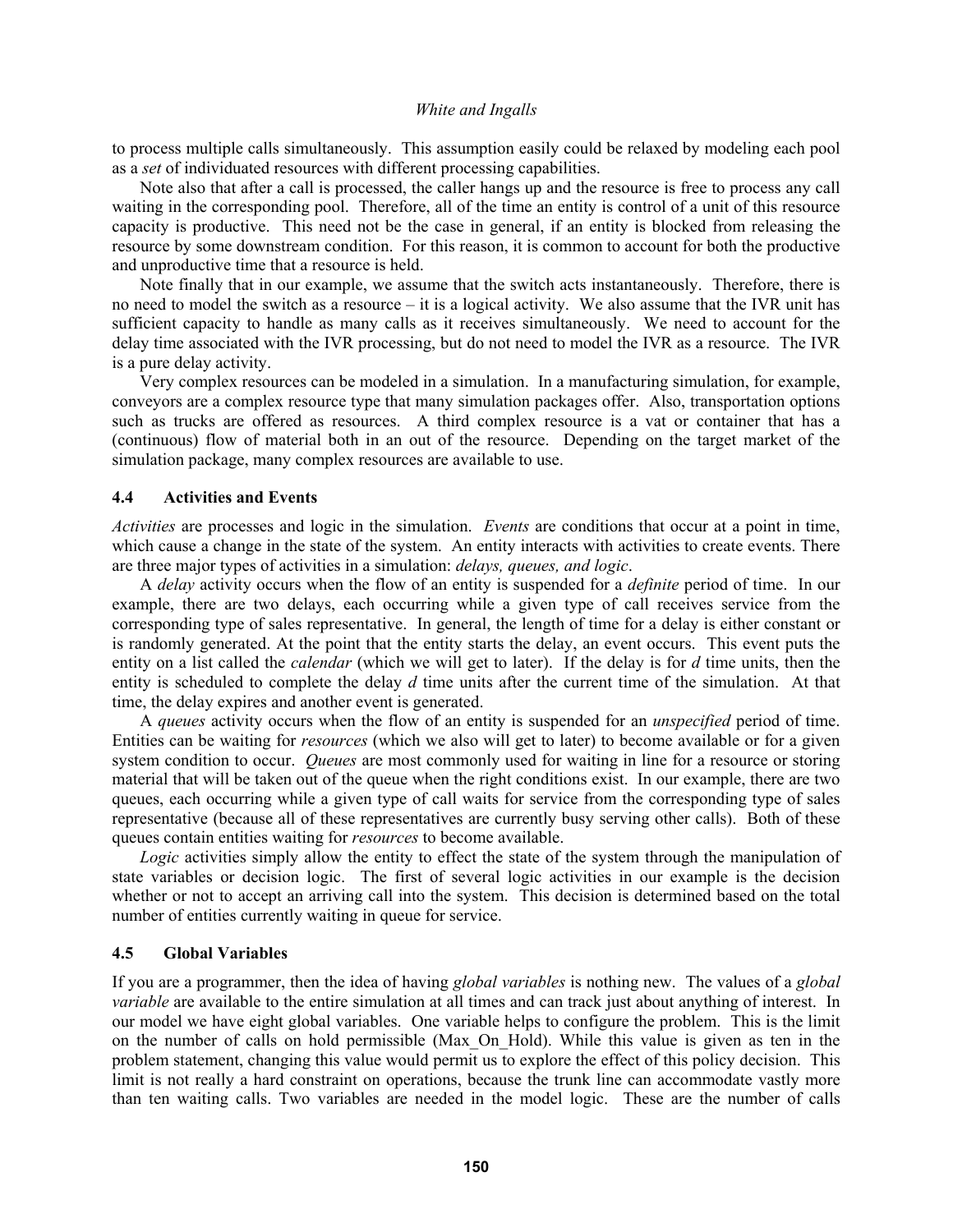currently waiting in each of the queues (NQ\_Car-Stereo and NQ\_Other). The sum of these variables is compared to Max On Hold in making the decision whether or not to issue a busy signal. Finally, four variables are needed to collect information about system performance. These include the total number of calls received (Total Arrivals) and the number of these calls that receive a busy signal (Number\_Busy) and, hence, are rejected at the switch. The ratio of the number of rejected calls to the number of calls received gives us the fraction of calls rejected. We also will count the number of calls of each type that exceed the limit of 1 min in queue (Car-Stereo\_Too\_Long and Other\_Too\_Long). If either of these (or both) are greater than zero, we have not met the manager's requirement.

## **4.6 Random Number Generator**

Every simulation package has a random number generator. The random number generator (technically called a *pseudo-random number generator*) is a software routine that generates an independent random number uniformly distributed between 0 and 1. This number is then used in sampling other random distributions. For example, let us assume that you have determined that a given process delay is uniformly distributed between 10 minutes and 20 minutes. Then every time an entity goes through this process, the random number generator would generate a number between 0 and 1 and evaluate the uniform distribution formula that has a minimum of 10 and a maximum of 20 time units. In this example, let us assume that the generated random number is 0.7312. The delay time then would be  $10+(0.7312)*(20-10) = 17.312$  units. Thus, the entity would delay for 17.312 units in the simulation. Everything that is random in the simulation uses the random number generator as an input to determine values.

In our example model, we will use a physical random number generator – the roll of two dice. The probability distribution for the roll of two dice is seen in Figure 2. In our model, the roll will be the basis for every random delay and every randomly assigned value in the model. We have four randomly and one assigned delay values in the model:

- 1. Time between arrivals of cars at the call center  $=$  (DICE  $*$  0.333) mins.
- 2. The delay at the IVR unit  $=$  (DICE  $*$  0.3) mins.
- 3. The delay for car-stereo call processing  $=$  (DICE  $*$  2) mins.
- 4. The delay for other-product call processing= (DICE) mins.
- 5. The product type requested by the caller call (assuming on average of 16.7 % all calls are for carstereo products)

 $Product\_Type\_Attribute = \begin{cases} Car Stereo, & \text{if DICE } \leq 4 \\ Other, & \text{otherwise} \end{cases}$  $\left\lceil \right\rceil$  $\Big\{$ 

# **4.7 The Clock and Calendar**

The *clock* is a global variable (Current Time) that carries the value of the current time in the simulation. The *calendar* is a list of events that are scheduled to occur in the future, i.e., at clock times later than the current clock time. In every simulation, there is only one calendar and it is ordered by the earliest scheduled-time first. In Section 5, it will become clear how the calendar works and why it is important in the simulation. At this point, just remember that, at any given point in time, every event that has already been scheduled to occur in the future is held on the calendar.

# **4.8 Statistics Collectors**

Statistics collectors are a part of the simulation that collects statistics on conditions (such as the number of units of the capacity of a resource in use), or the value of global variables, or certain performance statistics based on attributes of the entity. Three different types of statistics can be collected – *counts,*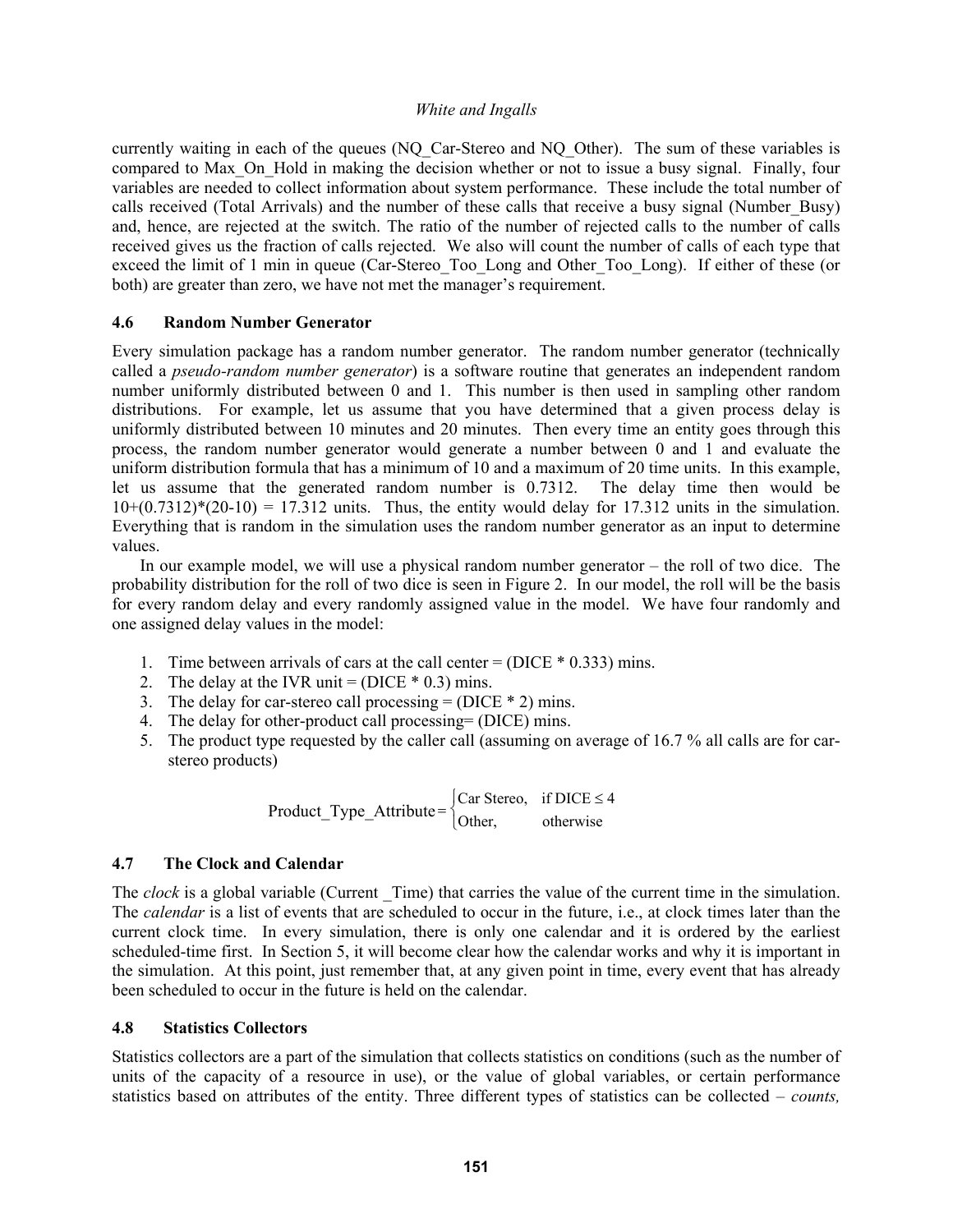*time-persistent,* and *tallies.* Counts are very straightforward, they *count*. In our model, we defined four counts as global variables and we will collect statistics on these. *Time-persistent* statistical collectors give the time-weighted values of different variables in the simulation. A common variable to track is the utilization of a resource. In our model, we collect four different time-persistent statistics – the number of busy resources of the two resources that we have in the model and the number of entities in each of the corresponding queues. These are not strictly needed to assess the manager's criteria, but provide additional insight regarding the performance of the call center, which might be useful if the manager's requirements are not met. *Tally statistics* are collected one observation at a time without regard to the amount of time between observations. In our model, we collect a very common statistic, which is the amount of time that an entity stays in the system. Since we assign the value of the entity attribute Start  $Time=Current$  Time when it enters the call center, the value (Current Time – Start Time) when this entity departs the system is the total amount of time this entity is in the system. Again, this statistic provides additional insight on performance.



Figure 2: Distribution of rolling two dice.

# **5 A WALK THROUGH THESE CONCEPTS**

What we are going to do now is walk through a couple of steps in our simulation model. As you will see, we will track the state of the system, the entities on the calendar, the values of attributes and state variables, and the statistics we are collecting.

# **5.1 The State of the System at Noon**

We assume initially that there are one car-stereo agent and two agents for other products. Figure 3 shows the image of the system at noon, where the circles with numbers represent entities and the squares represent delays. The calendar of this system is made up of the entities that are scheduled to complete an activity with a specific time duration, as shown in Table 1. The two queues are shown with the entities in rank order in Tables 2 and 3 (we assume the calls are processed FIFO, i.e., in the order of arrival at the queue). Note that the event times are undefined. Each event record on the three lists also includes the values of the entities attributes when these are defined.

Other important information concerns the clock, Current\_Time, which is set to 12:00:00 PM. The statistics that we are tracking in the simulation have the values listed in Table 4 as of noon. The "Time/Obs" column gives the amount of time that we have been collecting the statistic (which is since 11:00 AM) for time-persistent statistics or the number of observations for tally statistics.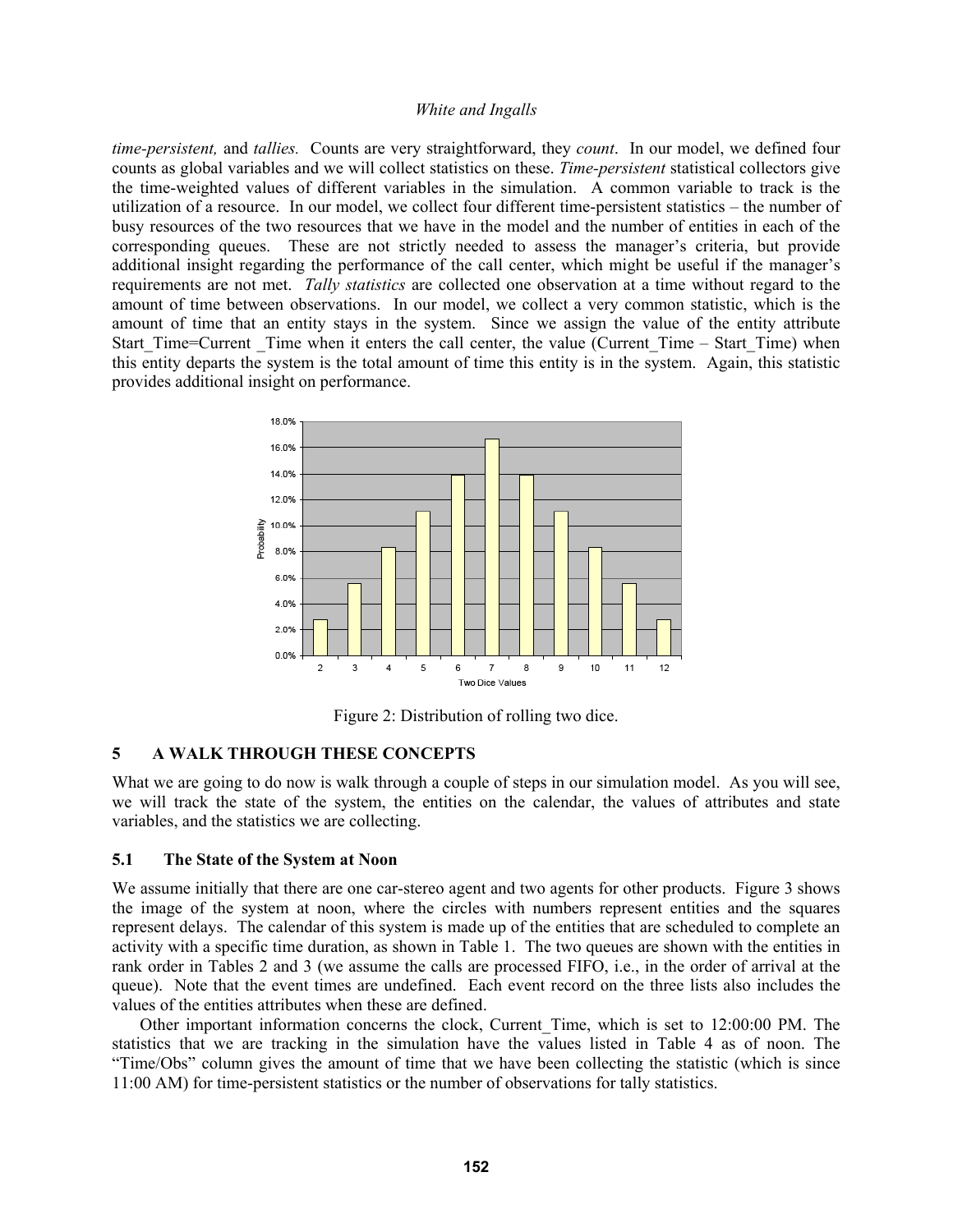

Figure 3: State of the system at noon.

Table 1: The calendar at noon.

| <b>Entity</b> | Event                  | <b>Event Time</b>     | <b>Product Type</b> | <b>Start Time</b> | Begin Wait    |
|---------------|------------------------|-----------------------|---------------------|-------------------|---------------|
| 34            | Arrive at Call Center  | 12:01:40 PM           |                     |                   |               |
| 33            | Complete Service IVR   | $12:02:40 \text{ PM}$ | car-stereo          | 11:59:00 AM       | $---$         |
| 10            | Complete Service Car-  | $12:04:00 \text{ PM}$ | car stereo          | $11:04:20$ AM     | $11:07:20$ AM |
|               | <b>Stereo</b>          |                       |                     |                   |               |
| 26            | Complete Service Other | 12:06:00 PM           | other               | 11:43:20 AM       | 11:45:04 AM   |
| 27            | Complete Service Other | 12:07:00 PM           | other               | 11:45:20 AM       | 11:46:16 AM   |
|               | End replication        | 02:00:00 PM           |                     |                   |               |

Table 2: Car-stereo queue at noon.

| Entity | Event         | <b>Event Time</b> | <b>Product Type</b> | <b>Time</b><br><b>Start</b> | Begin Wait    |
|--------|---------------|-------------------|---------------------|-----------------------------|---------------|
| . .    | Begin Service | ---               | car-stereo          | 11:17:30 AM                 | 11:16:00 AM   |
| 24     | Begin Service | ---               | car-stereo          | 11:37:20 AM                 | $11:39:07$ AM |

Table 3: Other-product queue at noon.

| <b>Entity</b> | Event         | <b>Event Time</b> | <b>Product Type</b> | <b>Start Time</b> | <b>Begin Wait</b> |
|---------------|---------------|-------------------|---------------------|-------------------|-------------------|
| 28            | Begin Service | ---               | other               | 11:47:40 AM       | 11:50:59 AM       |
| 30            | Begin Service | ---               | other               | 11:51:40 AM       | 11:53:12 AM       |
| 29            | Begin Service | ---               | other               | 11:50:00 AM       | 11:53:47 AM       |
| 31            | Begin Service | ---               | other               | 11:53:40 AM       | 11:55:28 AM       |
| 32            | Begin Service | ---               | other               | 11:57:46 AM       | 11:59:46 AM       |

## **5.2 The State of the System at 12:01:40 PM**

Here is where we get one of the key ideas about a discrete-event simulation. A discrete-event simulation progresses by advancing the clock to the time of the next event, instead of by uniform time-intervals. In this sense the simulation is said to be *event driven*. If in our example we had distinct time intervals of 1 second, we would go through 140 time intervals before anything would happen. Instead we go straight to the next scheduled event, which is the first event on the calendar, scheduled to occur at 12:01:40 PM. That event is the arrival of entity 34 at the call center.

This is how the event plays out. The clock is advanced to 12:01:40, entity 34 becomes the *active entity*, and the record for entity 34 is removed from the calendar. When this entity arrives at the call center, the first activity in the simulation is to set its attributes. Obviously, Start\_Time is set to 12:01:40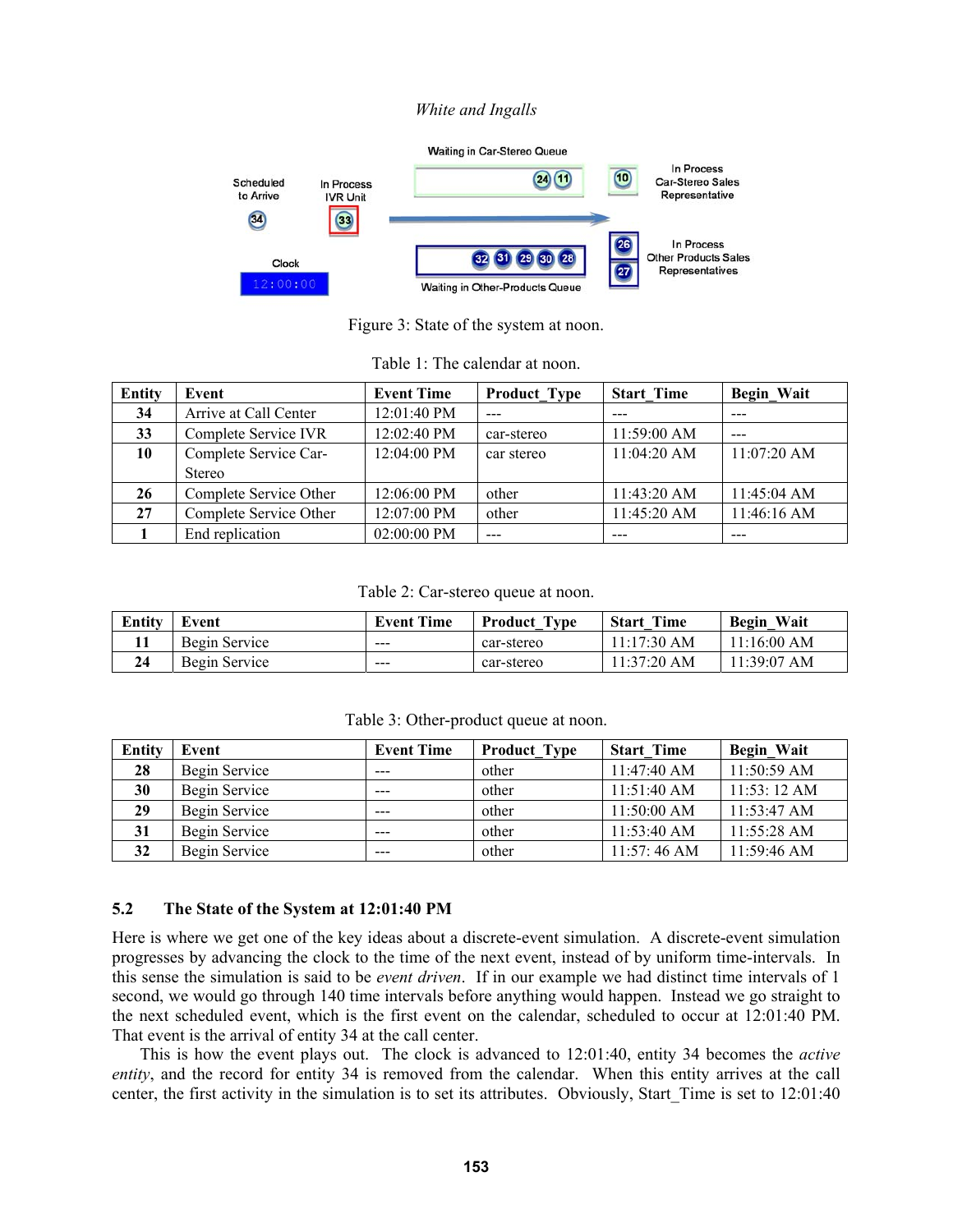PM. Product Type is set by rolling the dice and using the result of the roll in the appropriate formula given in Section 4.6. We roll a 10, which is greater than 4, so the attribute value is set to "Other".

| <b>Statistic</b>                           | Value    | Time/Obs |
|--------------------------------------------|----------|----------|
| <b>Busy Signal Count</b>                   | $\theta$ |          |
| Completions (Car-Stereo) Count             | 3        |          |
| Completions (Other-Product) Count          | 18       |          |
| Excessive Wait (Car-Stereo) Count          | 3        |          |
| Excessive Wait (Other-Product) Count       | 8        |          |
| Representative Utilization (Car-Stereo)    | 1.00     | 1:00:00  |
| Representative Utilization (Other-Product) | 1.00     | 1:00:00  |
| Average Number Waiting (Car-Stereo)        | 2.447    | 1:00:00  |
| Average Number Waiting (Other-Product)     | 2.847    | 1:00:00  |
| Average Waiting Time (Both Types)          | 7.711    | 1:00:00  |
| Average System Time                        | 17.35    | 1:00:00  |

Table 4: Statistics at noon.

After the attributes are assigned, entity 34 encounters the switch. Since there are currently a total of seven calls waiting (two in the Car-Stereo queue and five in the Other-Product queue), the entity is directed to the IVR unit (Remember that the IVR unit has sufficient capacity to handle as many calls as it receives simultaneously, so that entity 34 does not have to queue until entity 33 completes service here). We determine the duration of the delay at the IVR unit by rolling the dice and using the result the roll in the appropriate formula given in Section 4.6. We roll a 5, so the delay is  $0.3(5)=1.5$  min (1 min and  $0.5*60=30$  sec). Thus, entity 34 is delayed until  $12:01:40+00:01:30=12:03:10$ . Its record is returned to the calendar (after entity 33 and before entity 10) with this event time and the updated attributes. Neither of the queues is altered by this event.

To complete this arrival event, we need finally to create the entity for the next arrival event and put its record on the calendar. This will be entity 35. We roll a 5, so the interarrival time is 5/3=1.333 min (1.333\*60=20 sec) and the record for this entity is inserted into the calendar with event time 12:01:40+00:00:20=12:03:00 (after entity 33 and before entity 34). The updated calendar at the completion of the arrival event is shown in Table 5.

The statistics can be updated at this point as well (However, most simulation packages only update statistics when the value that is being tracked changes). None of the counts have changed. However, the clock has advanced, so all of the time-dependent statistics have changed (modestly) as well. To give you an idea how this is accomplished, consider the average number waiting in queue for the car-stereo sales representative. At noon, the simulation had been running for one hour and the average value was 2.447. From noon to 12:01:40 PM, the number of calls waiting in line for the car stereo representative has been 2. So, the new time-weighted average is  $((2.447 * 1:00:00) + (2 * 0:01:40)) / 1:01:40$ . If we convert this formula to seconds, it becomes  $((2.447 * 3600) + (2 * 100))$  / 3700 = 2.435. All time-dependent statistics are calculated by recursion in this way.

#### **5.3 The State of the System at 12:02:40 PM**

Let's process one more event, just so we've got the idea. Looking at the calendar in Table 5, the next event record has entity 33 completing service at the IVR unit. The clock is advanced to 12:02:40, entity 33 becomes the *active entity*, and the record for entity 33 is removed from the calendar. Next, the Begin Wait attribute for this entity is set to the current clock time. The Product Type attribute is "Car-Stereo", so the entity is sent to receive service from the car-stereo sales representative. Finding the sales representative busy with another call and two calls already waiting, entity 33 joins the queue at rank 3. The statistics are updated to reflect the passage of time and that's it.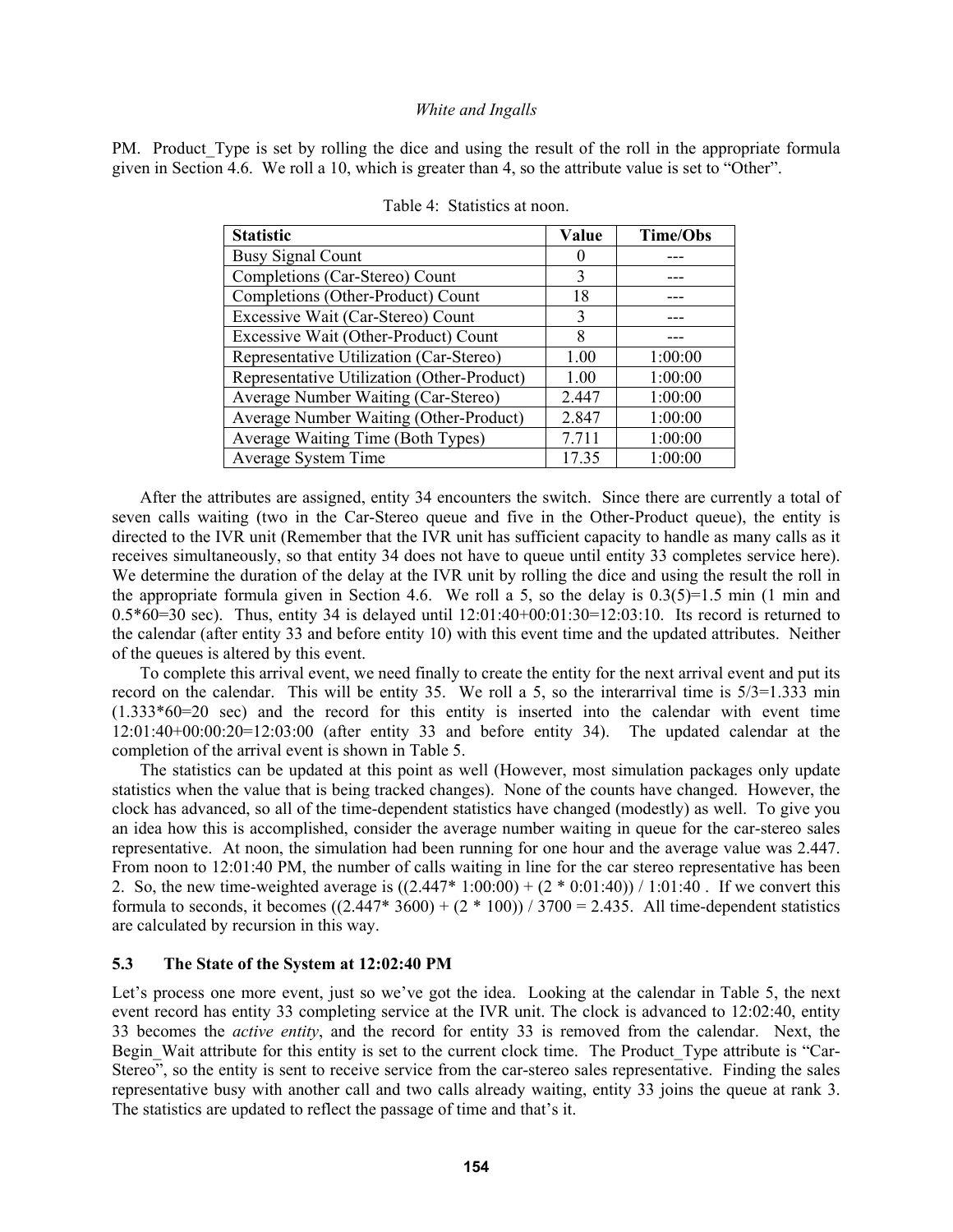| <b>Entity</b> | Event                       | <b>Event Time</b>     | <b>Product Type</b> | <b>Start Time</b> | Begin Wait    |
|---------------|-----------------------------|-----------------------|---------------------|-------------------|---------------|
| 33            | Complete Service IVR        | $12:02:40 \text{ PM}$ | car-stereo          | 11:59:00 AM       |               |
| 35            | Arrive at Call Center       | 12:03:00 PM           | $---$               | ---               | ---           |
| 34            | Complete Service IVR        | 12:03:10 PM           | other               | 12:01:40 PM       |               |
| 10            | Complete Service Car-Stereo | $12:04:00 \text{ PM}$ | car stereo          | $11:04:20$ AM     | $11:07:20$ AM |
| 26            | Complete Service Other      | 12:06:00 PM           | other               | $11:43:20$ AM     | 11:45:04 AM   |
| 27            | Complete Service Other      | $12:07:00 \text{ PM}$ | other               | 11:45:20 AM       | 11:46:16 AM   |
|               | End replication             | 02:00:00 PM           | ---                 |                   |               |

Table 5: The calendar at 12:01:40.

### **6 INTERPRETING OUTPUT STATISTICS**

Let us assume that our model has run from 11:00 AM to 2:00 PM. At 2:00 PM, we stop the simulation and we have all of our statistics calculated. The "answer" for the simulation is in Table 6.

| <b>Statistic</b>                           | Value  | Time/Obs |
|--------------------------------------------|--------|----------|
| <b>Busy Signal Count</b>                   |        |          |
| Completions (Car-Stereo) Count             | 10     |          |
| Completions (Other-Product) Count          | 53     |          |
| Excessive Wait (Car-Stereo) Count          | 8      |          |
| Excessive Wait (Other-Product) Count       | 53     |          |
| Representative Utilization (Car-Stereo)    | 0.882  | 3:00:00  |
| Representative Utilization (Other-Product) | 1.000  | 3:00:00  |
| Average Number Waiting (Car-Stereo)        | 1.231  | 3:00:00  |
| Average Number Waiting (Other-Product)     | 6.654  | 3:00:00  |
| Average Waiting Time (Both Types)          | 16.955 | 3:00:00  |
| Average System Time                        | 26.056 | 3:00:00  |

Table 6: Statistics at 2:00:00 PM.

It is tempting to conclude immediately that the call center is grossly understaffed and does not nearly approximate the manager's requirements. Seven out of  $(7+10+53)=70$  (or 10%) of arriving phone calls are rejected at the switch; 8 of 10 (or 80%) of car-stereo calls and 100% of other-product calls experience waits longer that 1 min; and the average waiting time is nearly 17 minutes – far too long for customer satisfaction. Indeed, I know that I would hang up long before this, unhappy, and would perhaps even try another retailer. We can see that the resources are stressed – the car-stereo representative is busy 88% of the time and neither of the other-product representatives draw a breathe while not on the phone. The situation on this day is so very bad that the conclusion may be warranted.

But caution is advised. Suppose that this is just an exceptionally bad day? Shouldn't we really look at the call center on more than one day before we jump to this conclusion? Indeed, we should, and this is always the case in discrete event simulation. The numbers given in Table 6 are a random answer to the performance of the system. This is because there are random inputs to the system that give us this answer. The answer generated by only one run is not really an answer at all.

To make the point, let us take the following 100 rolls of the dice. You would think that 100 rolls of the dice would tell us the average. But if you take the 100 rolls in Table 7, the average is only 6.72 (not the true mean of 7). Is that close enough? Would you be willing to bet that the next 100 rolls would come up with an average of 6.72? Probably not.

So, what is the answer to this problem? If we really want to estimate the average value of the roll of the dice if we roll the dice 100 times, we need to run the simulation more times. Each time that we run a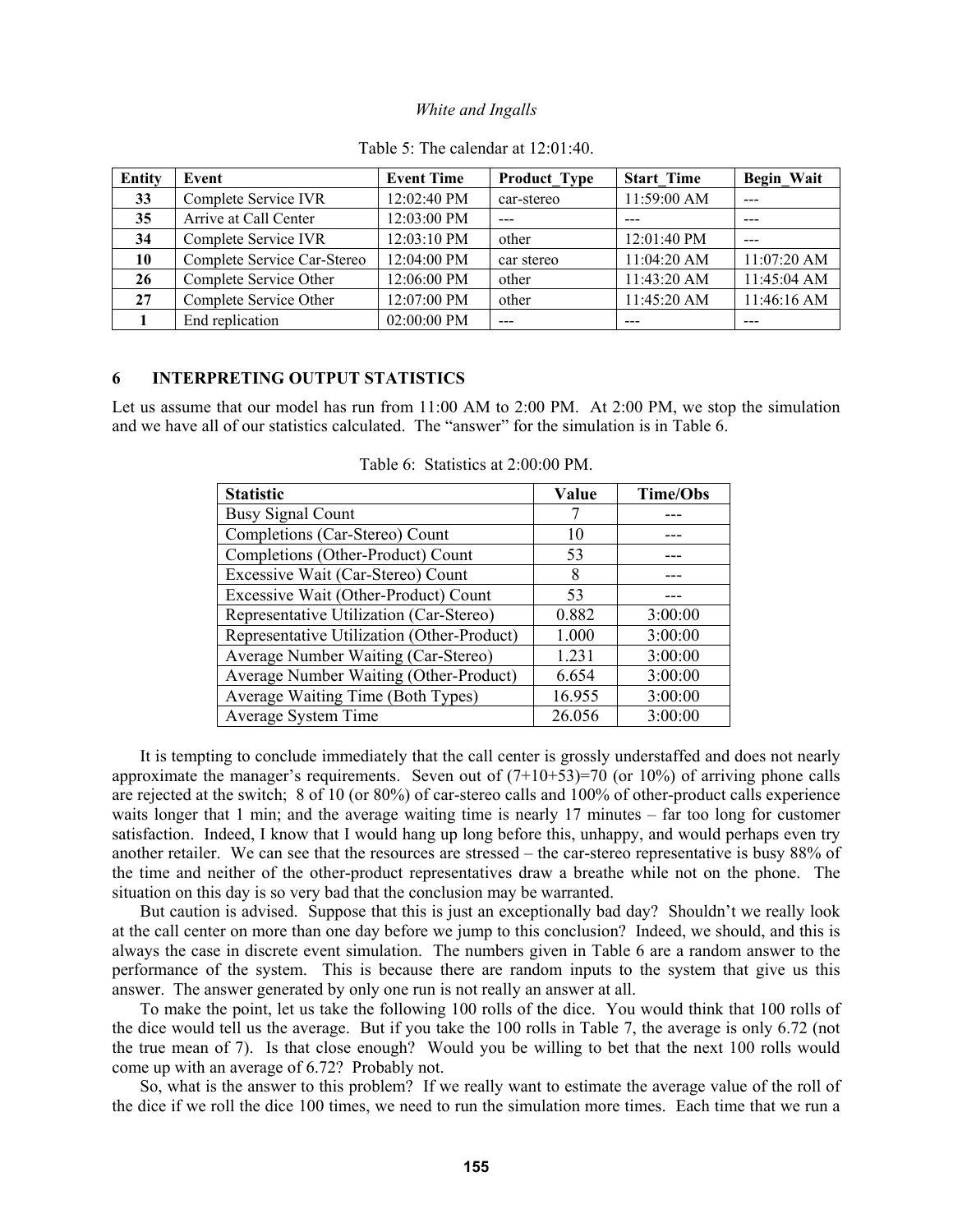simulation is called an *iteration* or *replication*. So, as an example, let us say that we have run our dice throwing simulation for 30 iterations and Table 8 has the average values for each of those iterations.

If we are simply trying to estimate the average of 100 rolls of the dice, we do not need to worry about the standard deviation for each iteration. However, we do need to worry about the standard deviation of the averages from each iteration. As is shown in Table 8, the average of the averages (so to speak) is 6.967. The standard deviation of those 30 averages is 0.22992. With that information, we can calculate a *confidence interval*.

|   |    | Ω |    |    |                      | 10 |    |                |  |
|---|----|---|----|----|----------------------|----|----|----------------|--|
|   |    |   |    |    |                      |    |    | $\overline{ }$ |  |
|   |    |   |    |    |                      |    |    | 10             |  |
| ◠ | 10 |   |    |    | ິດ                   |    |    | ົ              |  |
|   |    |   | 11 |    |                      |    |    |                |  |
|   |    |   |    |    |                      |    | 10 |                |  |
|   |    |   |    |    |                      |    |    |                |  |
|   | 10 |   |    | 10 |                      |    |    |                |  |
|   |    |   |    | n  |                      | 10 |    |                |  |
|   |    |   |    | 12 |                      |    |    |                |  |
|   |    |   |    |    | <b>Average: 6.72</b> |    |    |                |  |

|  |  | Table 7: 100 rolls of the dice. |
|--|--|---------------------------------|
|--|--|---------------------------------|

| 6.72                                                        | 6.95 |      | .14  | 6.62                                     | 6.81 |
|-------------------------------------------------------------|------|------|------|------------------------------------------|------|
| 6.75                                                        | 7.17 | 6.62 |      | 6.92                                     | 7.04 |
| 6.79                                                        | 7.13 | 7.17 | 7.12 | 6.82                                     | 7.29 |
| 7.13                                                        | 7.26 | 7.19 | 6.52 | 6.8                                      |      |
| 6.95                                                        | 6.96 | 6.78 | 717  | 7.13                                     | 6.68 |
| <b>Standard Deviation: 0.22992</b><br><b>Average: 6.967</b> |      |      |      | 95% Confidence Interval: [6.8847,7.0493] |      |

Table 8: 30 Iterations of throwing dice 100 times.

A *confidence interval* is a statistical measure we use to bound some statistic. The level of confidence (95% in our example) is the statistical probability that the statistic that we are considering lies in the interval. So, the interpretation of the 95% confidence interval of [6.8847,7.0493] would be, "If we repeatedly roll the dice 100 times, on average across repetitions 95 rolls will result in a mean which lies between 6.8847 and 7.0493". Most statistical and simulation packages automatically calculate confidence intervals for you. Even Microsoft Excel has a function to calculate confidence intervals.

So, in our example, we want to run 30 iterations so that we can have good (small) confidence intervals for each of our statistics (Although we will not get into the topic in this paper, one should run 30 iterations (or more) if you can in order to get good confidence intervals.) Table 9 shows the confidence intervals for each of our statistics. Although these do not fundamentally alter our conclusions based on a single run, we know now with some certainty that this wasn't just a bad day.

# **7 FINDING WAYS TO IMPROVE A SYSTEM**

What we have accomplished up to this point is the analysis of a system based on an initial design calling for one car-stereo and two other-product sales representatives. We have learned that this design falls far short the manager's performance requirements. Since there are excessive waits for both call types, we also have learned that we will need to add *at least* one new representative to each of the corresponding resource pools. So, let us run some alternative scenarios to determine how many. Let's continue to *experiment with the model*!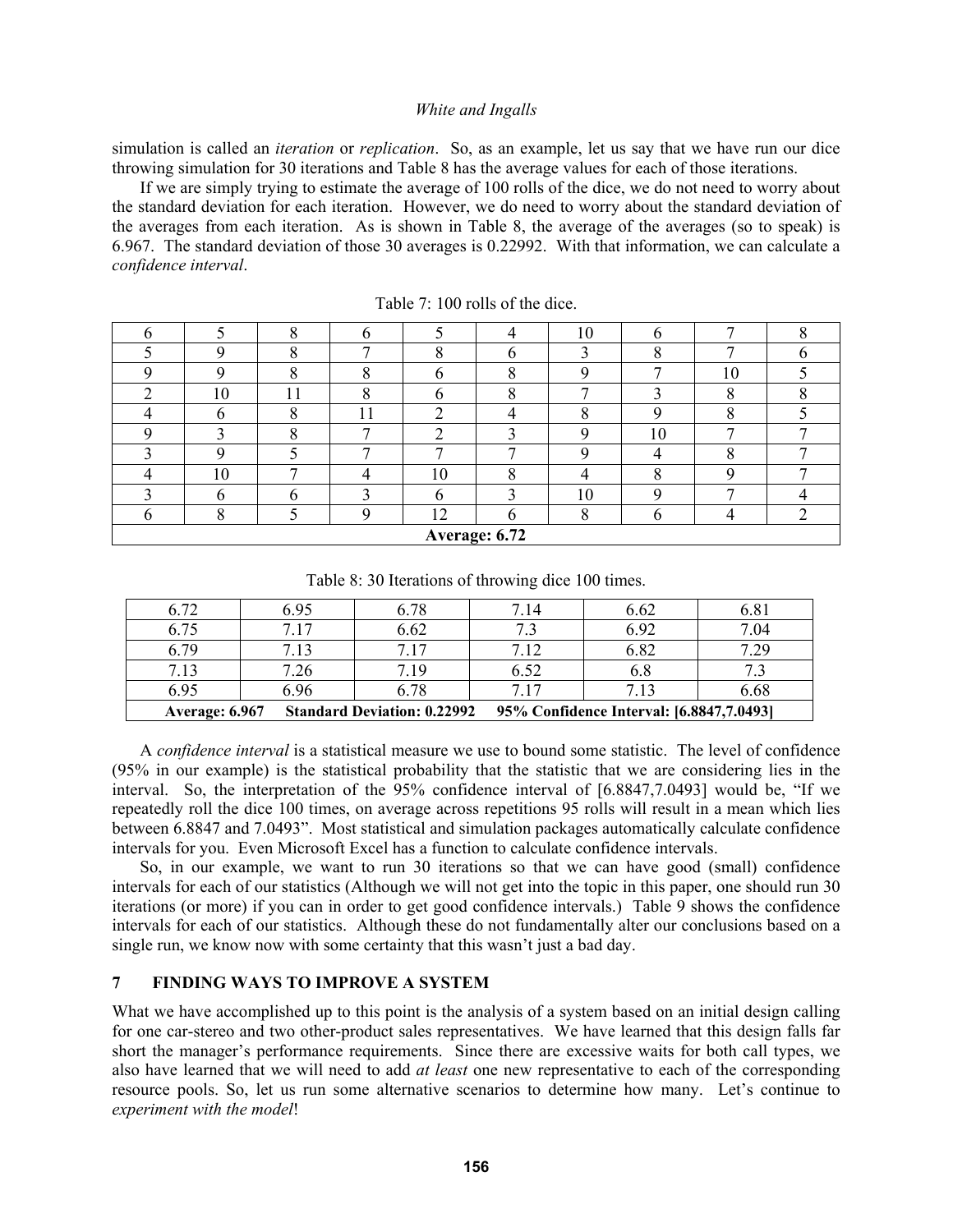| <b>Statistic</b>                           | Value  | LowerCI | <b>Upper CI</b> |
|--------------------------------------------|--------|---------|-----------------|
| <b>Busy Signal Count</b>                   | 9.933  | 8.183   | 11.683          |
| Completions (Car-Stereo) Count             | 11.1   | 10.43   | 11.77           |
| Completions (Other-Product) Count          | 50.3   | 49.12   | 51.48           |
| Excessive Wait (Car-Stereo) Count          | 9.467  | 8.267   | 10.667          |
| Excessive Wait (Other-Product) Count       | 50.2   | 49.03   | 51.37           |
| Representative Utilization (Car-Stereo)    | 0.897  | 0.847   | 0.947           |
| Representative Utilization (Other-Product) | 0.999  | 0.999   | 0.999           |
| Average Number Waiting (Car-Stereo)        | 1.782  | 1.312   | 2.252           |
| Average Number Waiting (Other-Product)     | 6.518  | 5.908   | 7.128           |
| Average Waiting Time (Both Types)          | 17.57  | 16.85   | 18.29           |
| Average System Time                        | 26.367 | 25.667  | 27.057          |

#### Table 9: Confidence intervals after 30 iterations.

### **7.1 Scenario 1: Increasing the Number of Sales Representatives**

We tried increasing each server pool by one sales representative and found that this reduced the number of rejected calls to zero, but still yielded excessive waiting times for each type of call. So we tried increasing each server pool by two representatives. This again improved performance, but still fell short of the manager's stringent requirements. Continuing to increase the number of representatives incrementally, the requirements were met with a minimum of 4 car-stereo representatives and 6 otherproduct representatives. The results of this simulation are shown Table 10.

The statistics show that this design is the Cadillac of call centers – all calls are received and there is essentially no waiting. Callers receive superb service and this certainly translates into increased sales and goodwill. But, the price is steep in terms of the resources required – a total sales force of ten representatives. The utilization of the representatives is low (there is almost always someone available to take your call immediately), with the car-stereo representative busy only about 16 min out of each hour and the other-product representatives busy only about 26 min out of each hour.

The decision on whether or not the improved performance is worth the increased cost is complex and well beyond the scope of this paper. We would need to consider the hourly wages of the sales representatives, retention rates, and the expense associated with recruiting and training (the Cadillac center certainly represents a less stressful work environment), the expected revenue from accepting an additional ten calls into the center in a three-hour period (noting also that an average waiting time of over 17 min in the original case is unrealistic and many of these callers simply will hang up before receiving service), the call-back rate both of folks receiving a busy signal and folks balking because of excessive waiting, and the value of goodwill lost or gained through superior service (and how this translates into product pricing, future sales, and market share).

Moreover, the idle time in the Cadillac system may or may not be used productively in performing other tasks. Indeed, when the center is not congested, the duration of calls is likely to increase as sales representatives have the time to engage in cross selling ("if you are looking for that particular car stereo, we have the perfect set of speakers you might also want to consider…"). With adequate knowledge, many of these considerations could be incorporated into a more complex simulation and improved economic analysis. Indeed, one of the great benefits of modeling and simulation is improved understanding of the system, what's important and what's not, and what questions (however complex) we should be asking.

# **7.2 Scenario 2: Cross-training Sales Representatives**

It is well known that having a single queue feeding multiple resources is more efficient than having each individual resource fed exclusively by its own dedicated queue. Think of the difference between waiting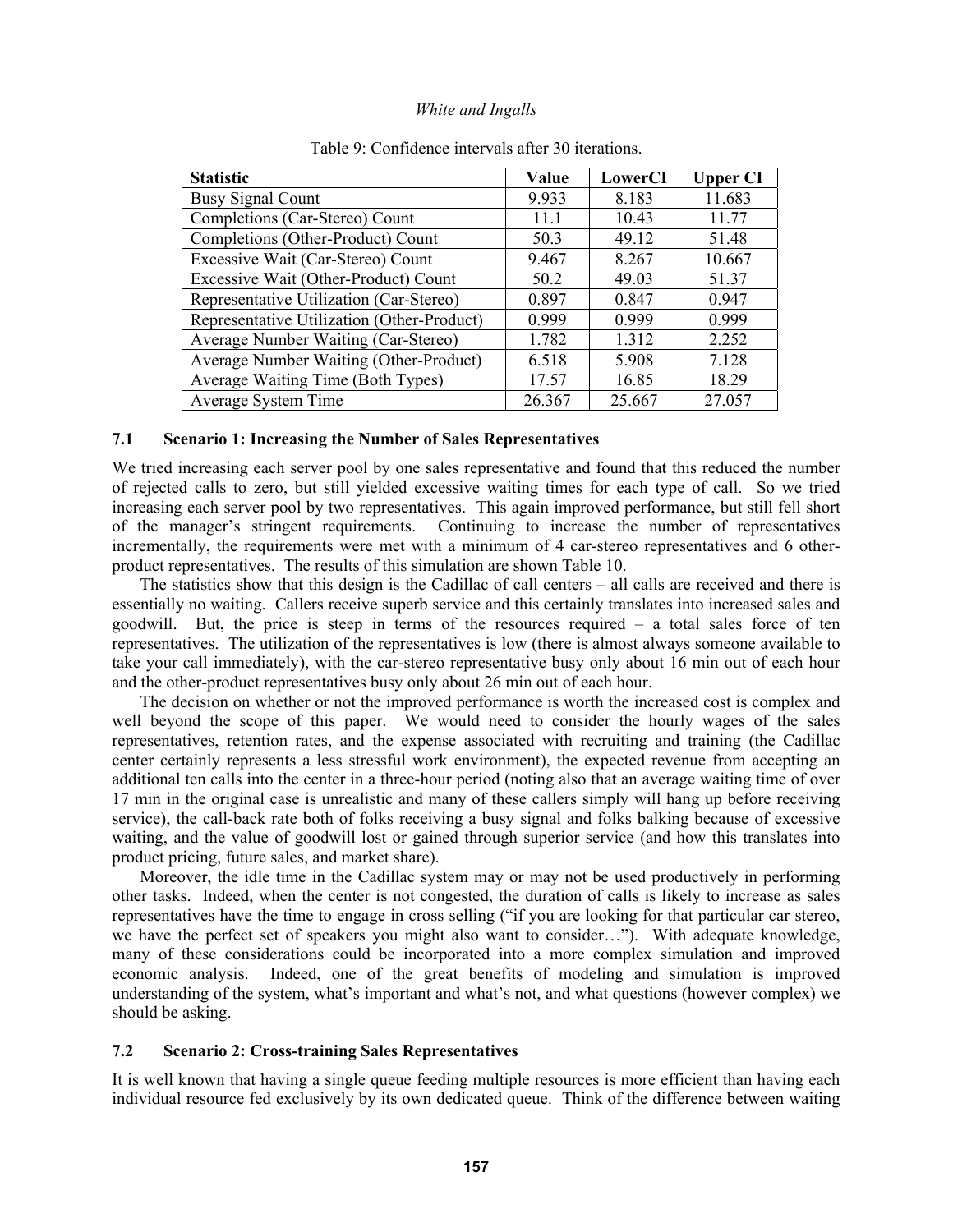at an airline check-in counter, where everyone (flying economy class) waits in a single line for the next available agent, versus waiting in line to checkout at a grocery store, where you need to make the (often maddening) choice about which line you should join. The reason is obvious when you think about it – at the airline counter there is never an idle agent while there is anyone in line; at the grocery store, there are times when one check-out register is available, but you are in the wrong line waiting.

| <b>Statistic</b>                           | Value  | <b>Lower CI</b> | <b>Upper CI</b> |
|--------------------------------------------|--------|-----------------|-----------------|
| <b>Busy Signal Count</b>                   |        |                 |                 |
| Completions (Car-Stereo) Count             | 13.433 | 12.273          | 14.593          |
| Completions (Other-Product) Count          | 65.667 | 64.777          | 66.857          |
| Excessive Wait (Car-Stereo) Count          | 0.067  |                 | 0.207           |
| Excessive Wait (Other-Product) Count       | 0.067  |                 | 0.157           |
| Representative Utilization (Car-Stereo)    | 0.267  | 0.247           | 0.287           |
| Representative Utilization (Other-Product) | 0.437  | 0.427           | 0.447           |
| Average Number Waiting (Car-Stereo)        |        |                 |                 |
| Average Number Waiting (Other-Product)     | 0.001  | 0.001           | 0.001           |
| Average Waiting Time (Both Types)          |        |                 |                 |
| Average System Time                        | 10.127 | 9.977           | 10.277          |

Table 10: Confidence intervals for scenario 1.

In our example, we have two lines, one for each type of call. The sales representatives are specialists. If instead we were to "cross train" all representatives to process both call types, all calls could wait in a single queue for the next available representative. In our simulation, we implemented this scenario by simply making all arriving calls other-product type, while retaining the same volume of inbound calls. After some experimentation we found that we could cut the total workforce in half (from ten specialist to five generalist representatives) and still achieve the manager's requirements. The results of this simulation are shown in Table 11.

Performance is comparable to the specialist case, with no calls rejected at the switch and something like 2% of all calls experiencing waiting times greater than 1 min (an estimated 1 to 2 calls out of the estimated total of 79 to 80 calls arriving). The utilization of the generalist pool is about 62-65%, which should allow time for cross-selling without a great deal of stress.

| <b>Statistic</b>                           | Value    | <b>Lower CI</b> | <b>Upper CI</b> |
|--------------------------------------------|----------|-----------------|-----------------|
| <b>Busy Signal Count</b>                   | $\theta$ |                 |                 |
| Completions (Car-Stereo) Count             |          |                 |                 |
| Completions (Other-Product) Count          | 78.833   | 77.373          | 80.293          |
| Excessive Wait (Car-Stereo) Count          |          |                 |                 |
| Excessive Wait (Other-Product) Count       | 1.600    | 0.92            | 2.28            |
| Representative Utilization (Car-Stereo)    |          |                 |                 |
| Representative Utilization (Other-Product) | 0.625    | 0.605           | 0.645           |
| Average Number Waiting (Car-Stereo)        |          |                 |                 |
| Average Number Waiting (Other-Product)     | 0.053    | 0.033           | 0.073           |
| Average Waiting Time (Both Types)          | 0.053    | 0.033           | 0.073           |
| Average System Time                        | 9.058    | 8.949           | 9.168           |

Table 11: Confidence intervals for scenario 2.

At first, it may seem like we are getting something for nothing – the total number of representatives required is actually less than the number needed to serve just the other-product calls in the first scenario!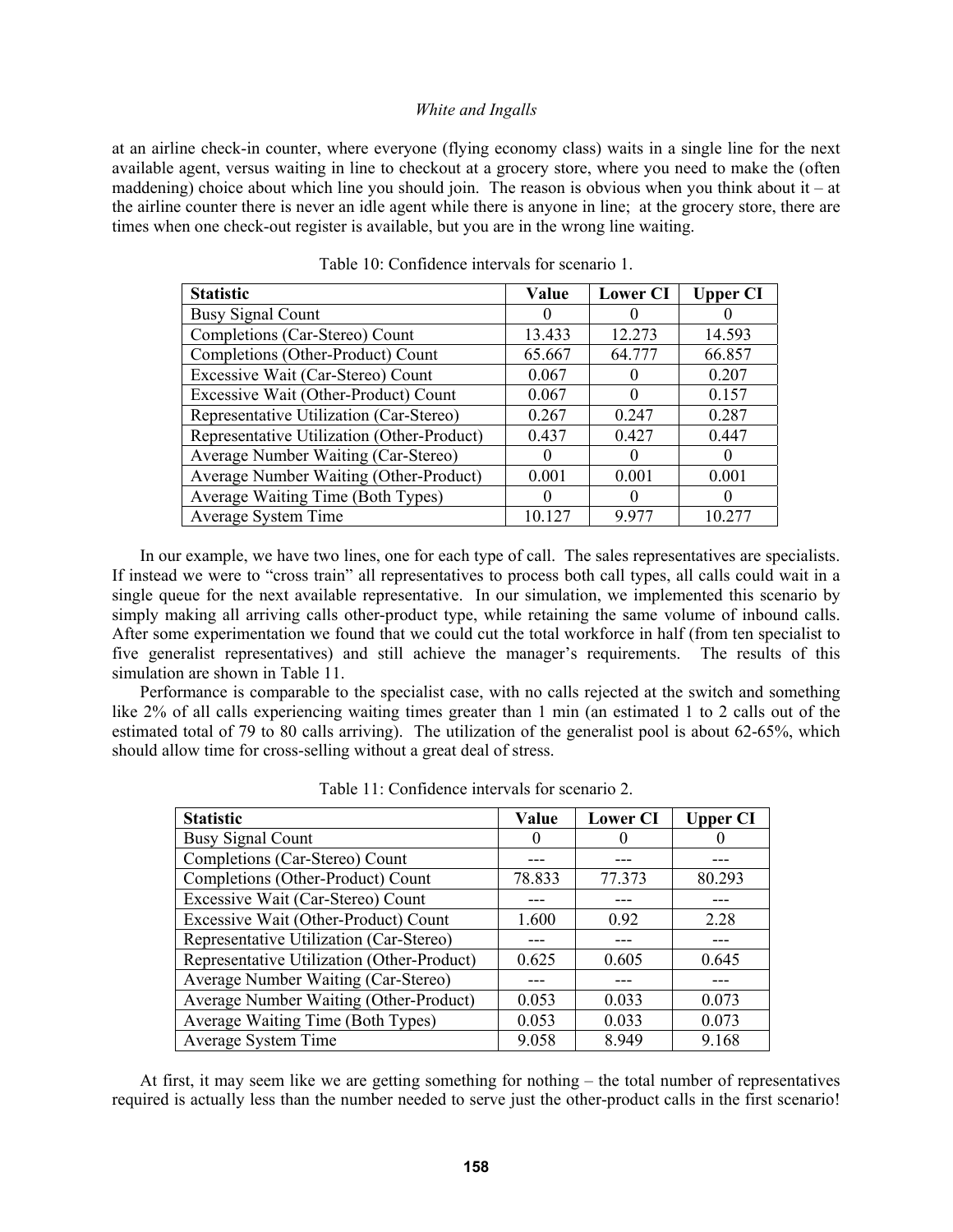A little reflection explains why, however. The largely idle car-stereo representatives are now taking other product calls when needed, and vice versa. Moreover, cross-training is not free and may not afford the uniformly knowledgeable service available through specialization. As before, the decision on whether or not to cross train some or all representatives is well beyond the scope of this paper. But, the dramatic reduction in workforce suggested by the simulation makes this an option well worth investigating.

#### **7.3 Generating Other Scenarios**

This simulation and any other simulation can be used to evaluate many different scenarios if the person creating the model allows some flexibility in the model structure. One also has to consider the amount of time it takes to run a new scenario. In a large-scale simulation, to run and evaluate a new scenario could take several days.

In our example, there are other scenarios we could play out in the simulation. For example, we noticed early on that the manager's requirement bounding the number of calls rejected at the switch is satisfied with a sales force of just two car-stereo and three other-product representatives. By forcing rejection at the switch at a lower degree of congestion, we might be able to meet all requirements with a smaller staff. We'll leave exploration of this and other options for a rainy day.

# **8 WHAT HAVE WE LEARNED? EPILOGUE**

Now that we have run through our example, you should understand the mechanics of how a discrete-event simulation works. You also should sense that many different types of activities are required to perform a simulation study; that each of these activities requires knowledge of the art and science of simulation, as well as the system being simulated; and that each of these activities must be performed competently in order to wrench understanding from what is otherwise just information and data. The scope of these activities is suggested broadly in Figure 4.

What else have we learned? This exercise points out several things about simulation in general. First, simulation can mimic the *dynamic* behavior of a system. That is what it is built to do. Regardless of how complex a system may be, it is likely that a simulation *expert* will be able to create a model that will evaluate it. However, the more complex a system is, the longer it takes to model, run, and evaluate. But, do not be discouraged, there are very good simulation people available to model large systems.

Second, you (or the person analyzing the system) must have a good understanding of simulation statistics. It is important during the creation of the model so that input distributions are used properly. It is important during the analysis of the output statistics so that the output is not misinterpreted. Mistakes regarding either the inputs or the outputs will invalidate the simulation.

Third, to analyze a system, simulation is used to evaluate different scenarios. It does not choose the best scenario for you. This may seem to be a problem, but most managers have no shortage of scenarios to evaluate. The tradeoff for this is that you can analyze the *dynamics* of the system and not just the average behavior.

Fourth, the scenarios that you do choose are generated by you and not the system. This is where familiarity with the system under study and a familiarity with system dynamics concepts are indispensable.

Lastly, we note that without data and experience regarding the specific system simulated (which is often the case to a greater or lesser degree), the simulation can only be understood as an educated guess. Moreover, decision makers almost always have multiple performance criteria to consider and it is rare that all of these criteria can be addressed within the scope of the simulation. Such limitations are well known within the simulation discipline. As renown statistician George Box (1979) famously opined (speaking of statistical models generally), "Essentially, all models are wrong, but some are useful… The only question of interest is, 'Is the model illuminating and useful?'"

This is, of course, simply an introduction. Through this conference and interaction with simulation professionals, you can get a deeper understanding of simulation and what it can do for you. To build your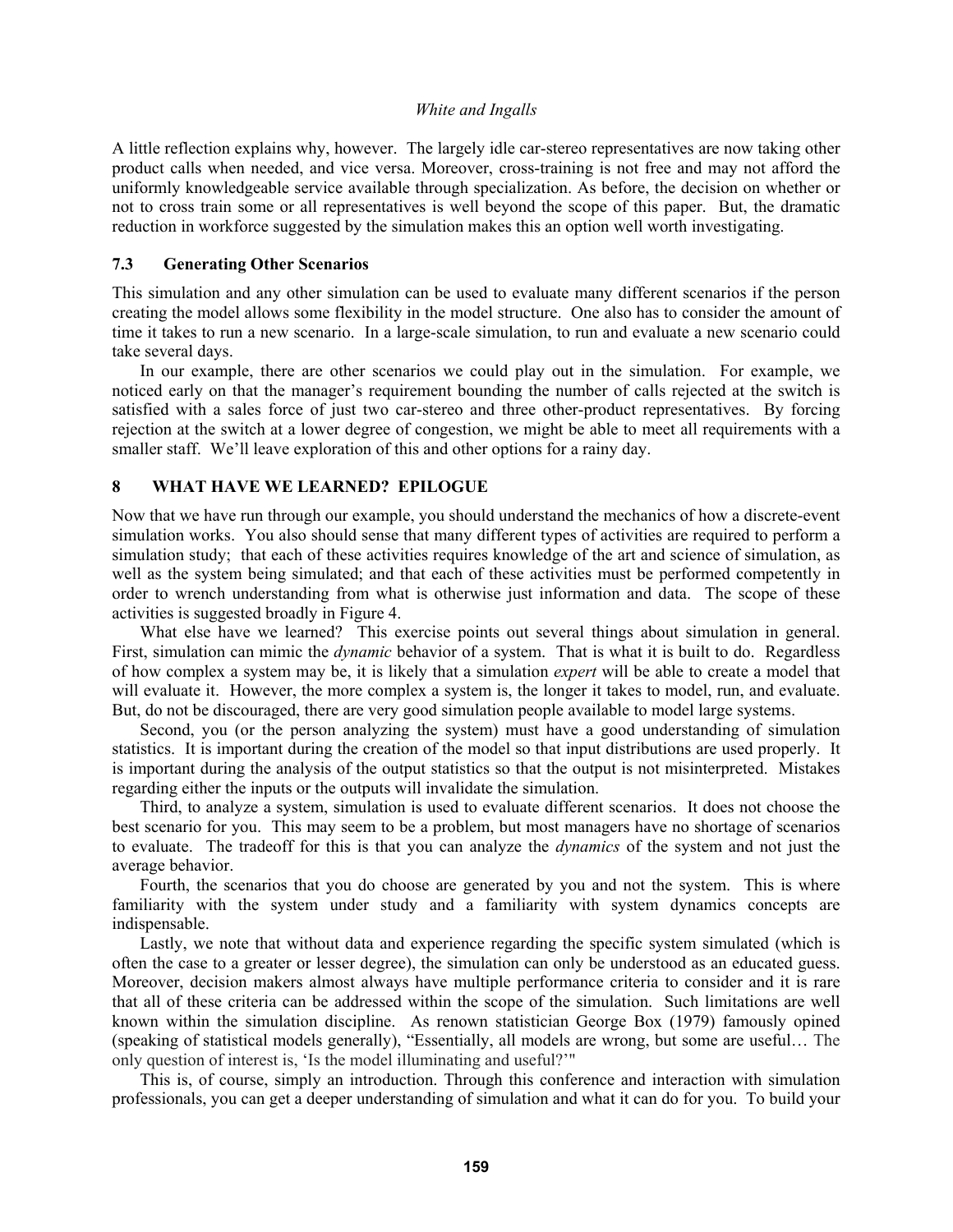understanding and skills, we encourage you to attend sessions of interest (especially the tutorials), as well as to consult past issues of the WSC *Proceedings*, which include papers from 1996 forward and are available online, without charge, at https://informs-sim.org.



Figure 4: Activities in a simulation study.

#### **REFERENCES**

- Banks, J., J. S. Carson II, B. L. Nelson, and D. M. Nicol. 2010. *Discrete Event System Simulation*. 5th ed. Upper Saddle River, New Jersey: Prentice-Hall.
- Box, G. E. P. (1979). "Robustness in the Strategy of Scientific Model Building". In *Robustness in Statistics*, edited by R. L. Launer and G. N. Wilkinson, 201–236. New York: Academic Press.
- Chung, J.-S., and K. P. White Jr. 2008. "Cross-Trained vs. Specialized Agents in an Inbound Call Center: A Simulation-based Methodology for Trade-off Analysis." *Journal of Simulation* 2(3):162-169.
- Law, A. M. 2015. *Simulation Modeling and Analysis*. 5th ed. New York: McGraw-Hill.
- Kelton, W. D., R. Sadowski, and N. B. Zupick. 2015. *Simulation with Arena.* 6th ed. New York: McGraw-Hill.
- Ingalls, R. G., and C. Kasales. 1999. "CSCAT: Compaq Supply Chain Analysis Tool." In *Proceedings of the 1999 Winter Simulation Conference*, edited by P. A. Farrington et al., 1201-1206. Piscataway, New Jersey: Institute of Electrical and Electronics Engineers.
- Ingalls, R. G. 1998. "The Value of Simulation in Modeling Supply Chains". In *Proceedings of the 1998 Winter Simulation Conference*, edited by D. J. Medeiros et al., 1371-1375. Piscataway, New Jersey: Institute of Electrical and Electronics Engineers.
- Ingalls, R. G. 2008. "Introduction to Simulation," In *Proceedings of the 2008 Winter Simulation Conference*, edited by S. J. Mason et al., 17-26. Piscataway, New Jersey: Institute of Electrical and Electronics Engineers.
- Ingalls, R. G., and C. Eckersley. 1992. "Simulation Issues in Electronics Manufacturing". In *Proceedings of the 1992 Winter Simulation Conference*, edited by J. J. Swain et al., 861-864. Piscataway, New Jersey: Institute of Electrical and Electronics Engineers.
- Nelson, B. 2013. *Foundations and Methods of Stochastic Simulation: A First Course*. New York: Springer Science.
- Shannon, R. E. 1975. *Systems Simulation The Art and Science*. Upper Saddle River, NJ: Prentice-Hall.